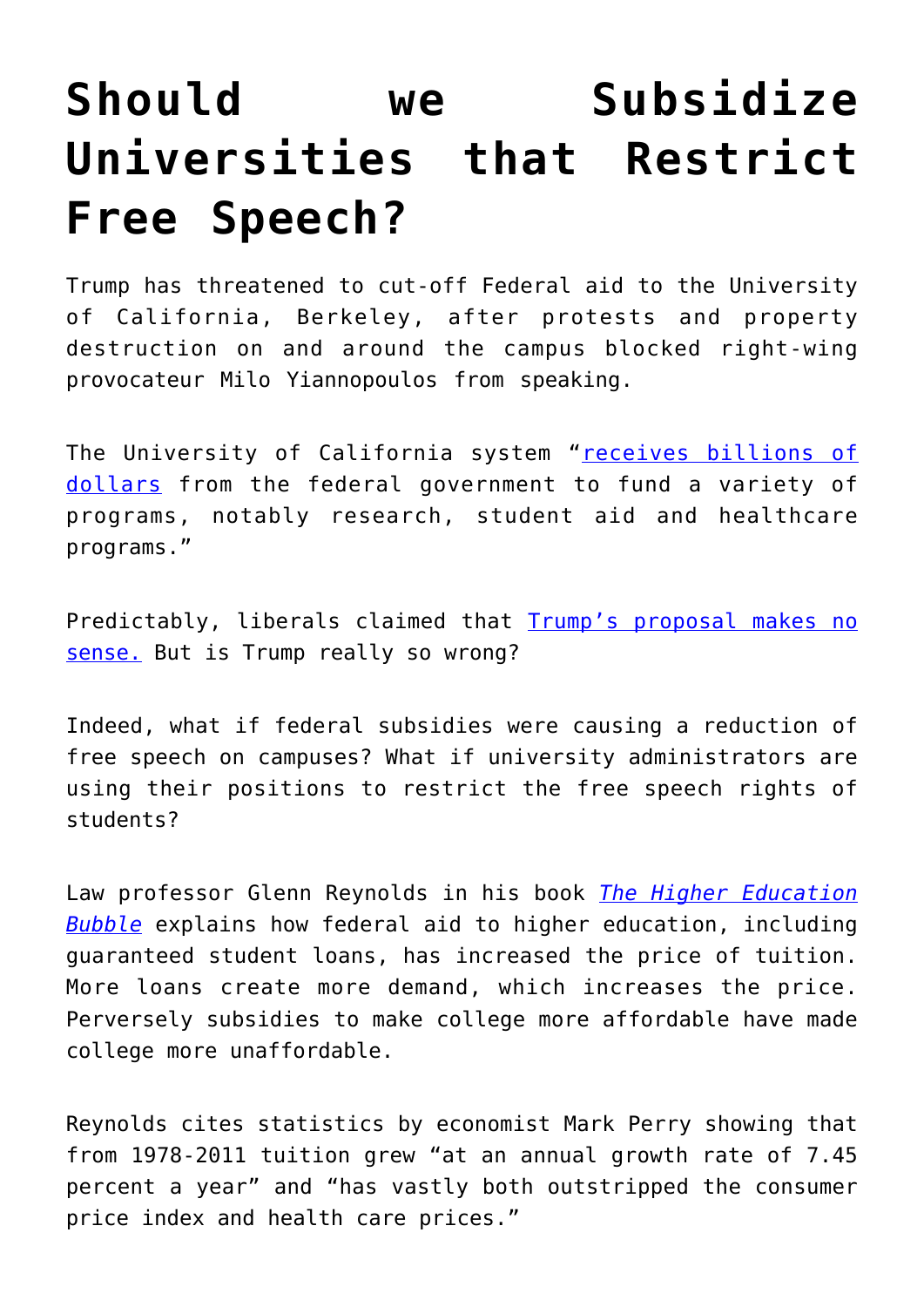From 1995 to 2015, tuition and fees at flagship state universities [increased a staggering 296 percent.](http://www.usnews.com/education/best-colleges/paying-for-college/articles/2015/07/29/chart-see-20-years-of-tuition-growth-at-national-universities)

Rather than spending their new revenues on education, administrators at colleges and universities have, you guessed it, hired more administrators.

Over the past 25 years the number of administrative positions at American universities and colleges has [more than doubled](http://www.huffingtonpost.com/2014/02/06/higher-ed-administrators-growth_n_4738584.html) "vastly outpacing the growth in the number of students or faculty."

Heather McDonald of the Manhattan Institute reports on how the University of California system slashed academic programs in fields such as computer engineering and literature, while it [found money for an enormous "diversity machine"](https://www.city-journal.org/html/less-academics-more-narcissism-10885.html) which includes a "vice chancellor for equity, diversity, and inclusion" as well as a "chief diversity officer, the director of development for diversity initiatives, the Office of Academic Diversity and Equal Opportunity, the Committee on Gender Identity and Sexual Orientation Issues, the Committee on the Status of Women, the Campus Council on Climate, Culture and Inclusion, the Diversity Council, and the directors of the Cross-Cultural Center, the Lesbian Gay Bisexual Transgender Resource Center, and the Women's Center."

What do those largely unaccountable administrators do? Yale Professor [David Gelernter observes](https://www.wsj.com/articles/a-high-tech-rebirth-from-higher-eds-ruins-1485123354) that colleges "spend more every year to finance their growing administrations and pass the bill to students, while indulging their penchant for being sinister and ludicrous at the same time."

"Sinister and ludicrous?" Is that exaggeration?

Of course, not all college administrators are useless and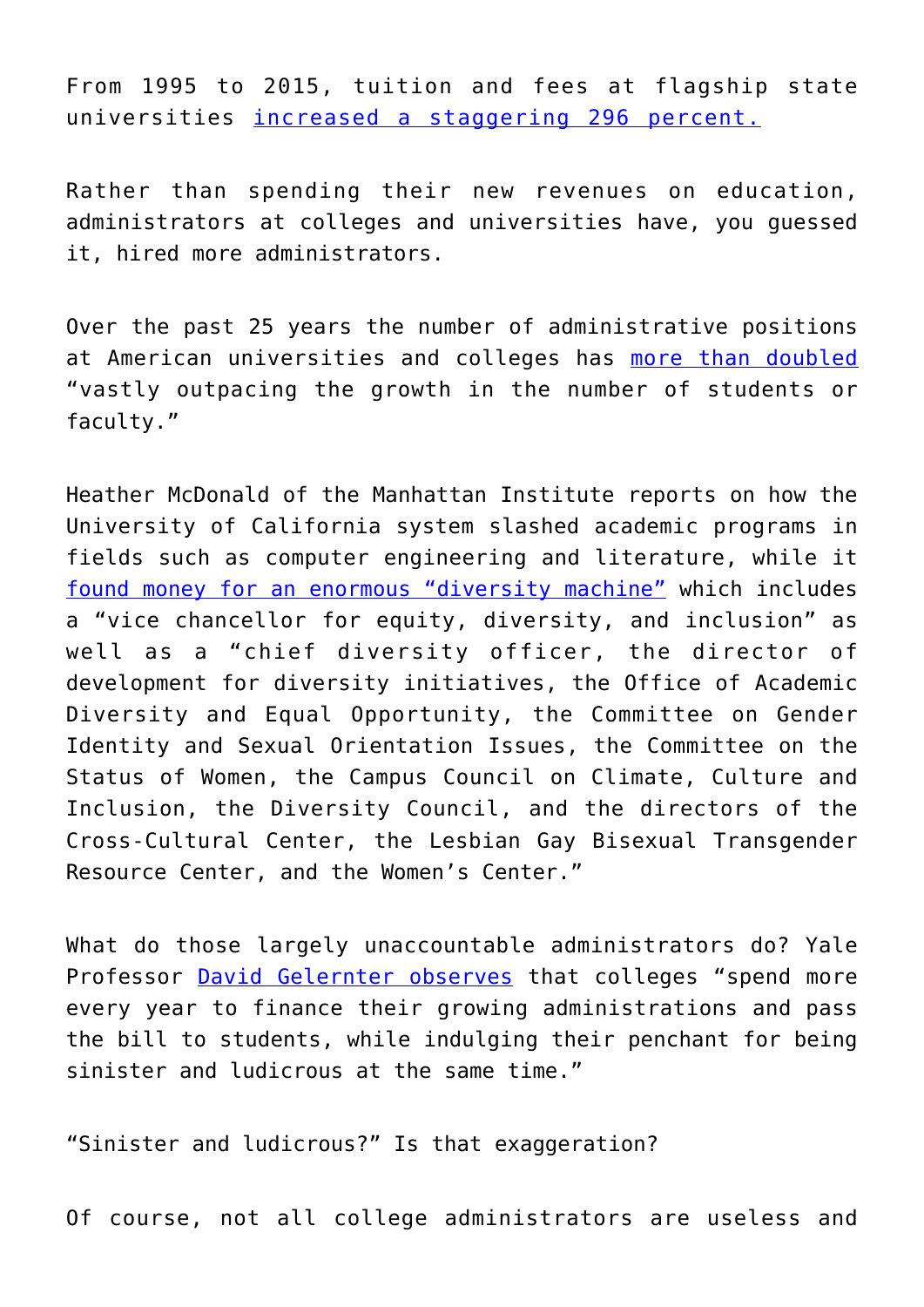some, such as those at the University of Chicago, [thoughtfully](http://brandeiscenter.com/blog/university-of-chicago-and-free-speech-on-campus/) [protect](http://brandeiscenter.com/blog/university-of-chicago-and-free-speech-on-campus/) rather than violate rights. However, there is a law of economics—what you subsidize, you get more of. More subsidies mean more administrators who violate rights.

The nonpartisan Foundation for Individual Rights in Education (FIRE) rates colleges on how well they protect individual rights, including the right of free speech. In 2016, only 5 percent of the 440 schools reviewed by FIRE received it's "green light" rating, indicating a clean bill of health. Of the 440 schools, [almost 50 percent received a red light rating](https://www.thefire.org/spotlight-on-speech-codes-2016/) "for clearly and substantially restricting student and faculty speech on campus." The rest were in the yellow light category. Schools earn the yellow designation with "policies that could be interpreted to suppress protected speech or policies that, while clearly restricting freedom of speech, restrict only narrow categories of speech."

Last fall, 111 large public colleges and universities, [including Clemson University,](https://www.thefire.org/fire-letter-to-clemson-university-november-1-2016/) the University of Oregon, the University of Texas at Austin, the University of Georgia, and the University of Kansas, received letters from FIRE informing them of their red light status.

As FIRE points out, "since public colleges and universities are legally bound to protect their students' First Amendment rights" the fact that 94% received a red or yellow light is "unacceptable."

[FIRE draws the link](https://www.thefire.org/spotlight-on-speech-codes-2016/) between the suppression of free speech and the time period during which the administrative class in colleges began to explode: "Speech codes—university regulations prohibiting expression that would be constitutionally protected in society at large—gained popularity with college administrators in the 1980s and